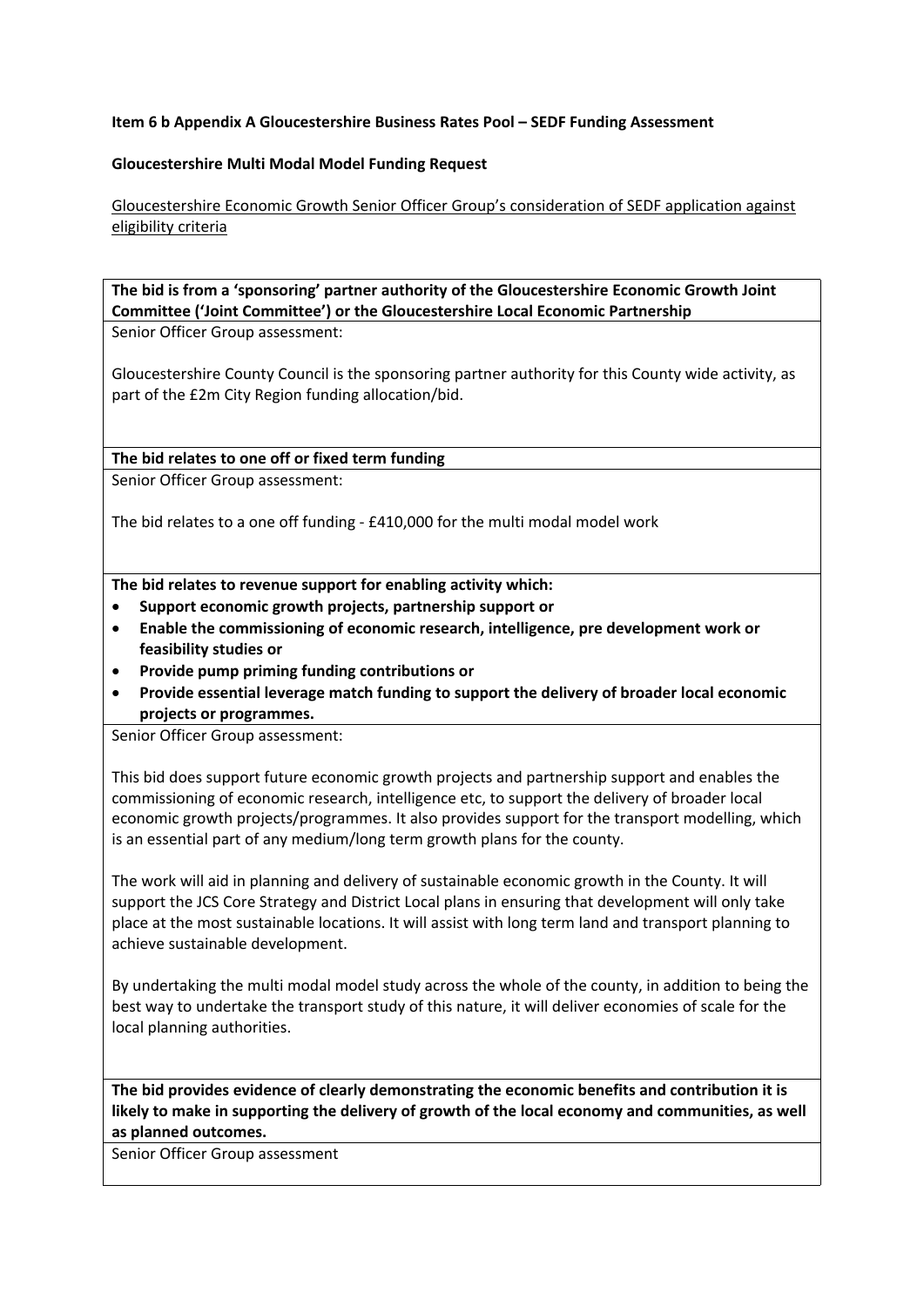Yes – we need support for this information to support economic / housing growth across the County.

A multi-modal transport model generally consists of a highway assignment model (SATURN modelling software) and a public transport model (e.g. EMME software) together with variable demand modelling capacity. The purpose of the model will be to provide a robust means of addressing current and future transport-related problems affecting all modes of travel. This involves developing a base model to represent the existing transport networks and their performance within Gloucestershire then develop a Reference Case to assessing alternative land-use options and development phasing, and for this to withstand public scrutiny.

The main purpose of the model is therefore to enable regeneration and growth ambitions set out in Gloucestershire's strategic planning documents, such as the SEP, draft LIS, the emerging Local Transport Plan and emerging Local Plans. The model will also assist planning applications and enable the progression of the JCS and Local Plans.

Therefore measurable outputs include: a more sustainable Land Use growth strategy and successful adoption of future Local Plans This will enable Gloucestershire to continue to grow despite the highway network constrictions by identifying suitable and sustainable locations, as well as enable the identification and development of the necessary public/active transport infrastructure.

The work will also assist the Local Planning Authorities with handling planning and Local Authorities and developers can use the reference case highway assignment model for developing their development proposals models to assess the impact of their development/scheme.

The work will also greatly assist with addressing the climate change targets and meeting Gloucestershire's ambition to be carbon neutral by 2050.

# **Further conditions if the Gloucestershire Economic Growth Committee approve the bid:**

**Section 151 Officer's confirmation that sufficient funds are available in the Strategic Economic Development Fund during the relevant financial year.**

Approved funding is for one off activity and the £410k is required from 20/21 and 21/22. This is a drawdown from the overall £2m requested from the City Region board.

**Assessment of the priority of the bid against other proposals to utilise the Strategic Economic Development Fund**

This request for funding was assessed and given a score of 4 and seen as a 'strong fit'

**Terms and conditions of the approved bid (to include any binding conditions to any approved funding to which the applicant body will be required to agreed before any release of funding, plus reporting requirements)**

Release of Funding -